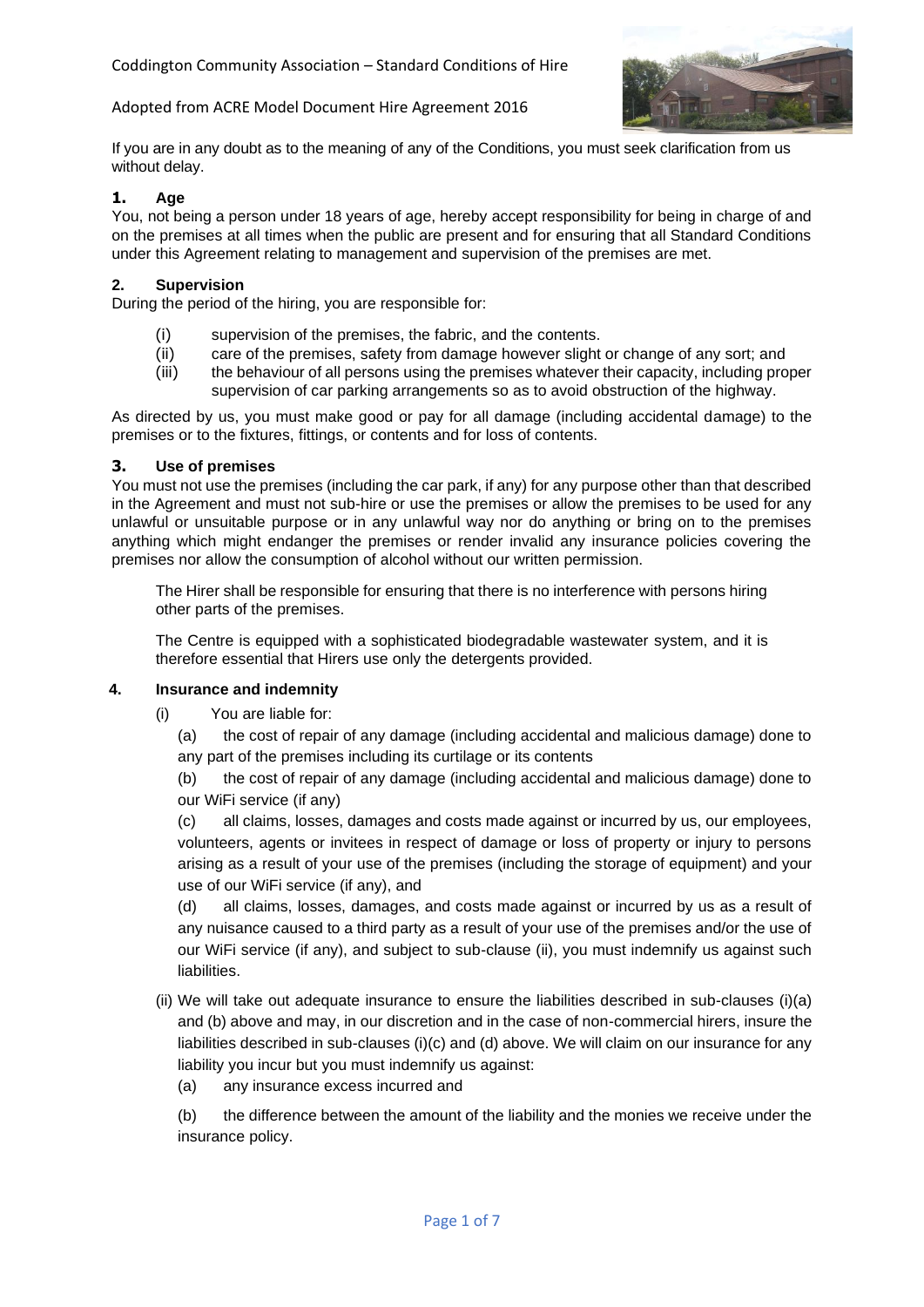

(iii) Where we do not insure the liabilities described in sub-clauses (i)(c) and (d) above, you must take out adequate insurance to insure such liability and on demand must produce the policy and current receipt or other evidence of cover to our Hall Secretary. If you fail to produce such policy and evidence of cover, we will cancel this Agreement and re-hire the premises to another hirer.

We are insured against any claims arising out of our own negligence.

## **Prohibited Activities.**

- (i) NO BIKES, SCOOTERS, SKATEBOARDS OR ROLLER BLADES ARE ALLOWED IN THE BUILDING without the express permission of Coddington Community Association.
- (ii) NO STUDS ON BOOTS are allowed anywhere in the building.
- (iii) The Hirer must not use drawing pins, tape, or anything else that might mark/damage the appearance of the building to hang notices, balloons, or decorations (which must be fire retardant) on any part of the structure of the Centre. If notices etc. are to be displayed, the Hirer must use the noticeboards provided.
- (iv) PARTY POPPERS, metallic confetti/decorations shall not be used in the building; the dye indelibly stains the floor when wet. SMOKE MACHINES shall not be used, as they will activate the fire detection system.

A refundable damage bond of £75 is to be paid by the HIRER. We ask that this is paid by cheque payable to 'Coddington Community Association'. Should damage occur to any part of the property, including the curtilage thereof, or contents of the building, or to any adjoining property, during the period of hiring and should the damage exceed the damage bond, the hirer will be charged the balance of the actual cost. The damage bond cheque will be shredded if inspection by the Centre Manager shows there is no damage and the hall is left clean. If you require this to be returned to you, please enclose stamped, addressed envelope for us to return it in.

### **5. Gaming, betting and lotteries**

You must ensure that nothing is done on or in relation to the premises in contravention of the law relating to gaming, betting and lotteries.

### **6. Music Copyright licensing**

You must ensure that we hold relevant licences under Performing Right Society (PRS) and the Phonographic Performance Licence (PPL) or, where appropriate, you must hold such licence(s).

# **7. Music**

You must have our written permission for performance of live music and the playing of recorded music under the Deregulation Act 2015. This Agreement confers that permission.

# **8. Film**

You must restrict children from viewing age-restricted films classified according to the recommendations of the British Board of Film Classification. You must ensure that you have the appropriate copyright licences for film. This Agreement confers the required permission on you. (The Deregulation Act 2015 requires you to have our written permission to show a film).

Hirers will not use televisions or media in the centre that would require a TV Licence (as the centre does not have one)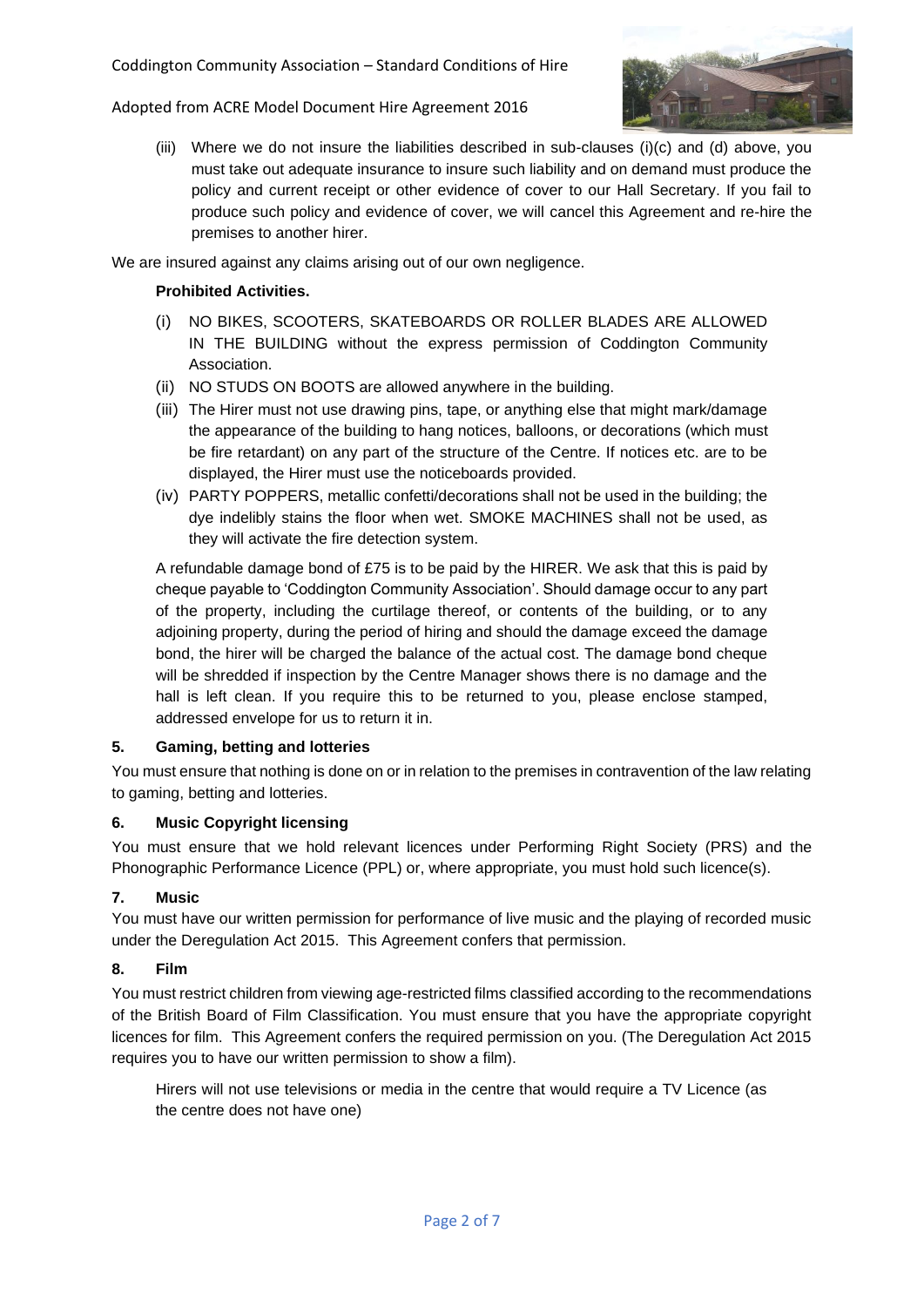

# **9. Safeguarding children, young people and vulnerable adults**

You must ensure that any activities for children, young people and other vulnerable adults are only provided by fit and proper persons in accordance with the Safeguarding Vulnerable Groups Act 2006 and any subsequent legislation. When requested, you must provide us with a copy of your Safeguarding Policy and evidence that you have carried out relevant checks through the Disclosure and Barring Service (DBS).

## **10. Public safety compliance**

You must comply with all conditions and regulations made in respect of the premises by the Local Authority, the Licensing Authority, and our fire risk assessment or otherwise, particularly in connection with any event which constitutes regulated entertainment, at which alcohol is sold or provided or which is attended by children. You must also comply with our health and safety policy.

You must call the Fire Service to any outbreak of fire, however slight, and give details to our bookings clerk.

- (i) You acknowledge that you have received instruction in the following matters:
	- The action to be taken in event of fire. This includes calling the Fire Brigade and evacuating the hall.
	- The location and use of fire equipment. (Include diagram of location when handing over keys.)
	- Escape routes and the need to keep them clear.
	- Method of operation of escape door fastenings.
	- Appreciation of the importance of any fire doors and of closing all fire doors at the time of a fire.
	- Location of the first aid box.
- (ii) In advance of any activity whether regulated entertainment or not you must check the following items:
	- That all fire exits are unlocked, and panic bolts are in good working order.
	- That all escape routes are free of obstruction and can be safely used for instant free public exit.
	- That any fire doors are not wedged open.
	- That exit signs are illuminated.
	- That there are no fire-hazards on the premises.

That emergency lighting supply illuminating all exit signs and routes are turned on during the whole of the time the premises are occupied (if not operated by an automatic mains failure switching device).

You must ensure that new visitors to the building are aware of the escape routes and muster points.

NO NAKED FLAMES or anything that might be a fire hazard are allowed on the premises.

## **11. Noise**

You must ensure that the minimum of noise is made on arrival and departure, particularly late at night and early in the morning. You must, if using sound amplification equipment, make use of any noise limitation device provided at the premises and comply with any other licensing condition for the premises.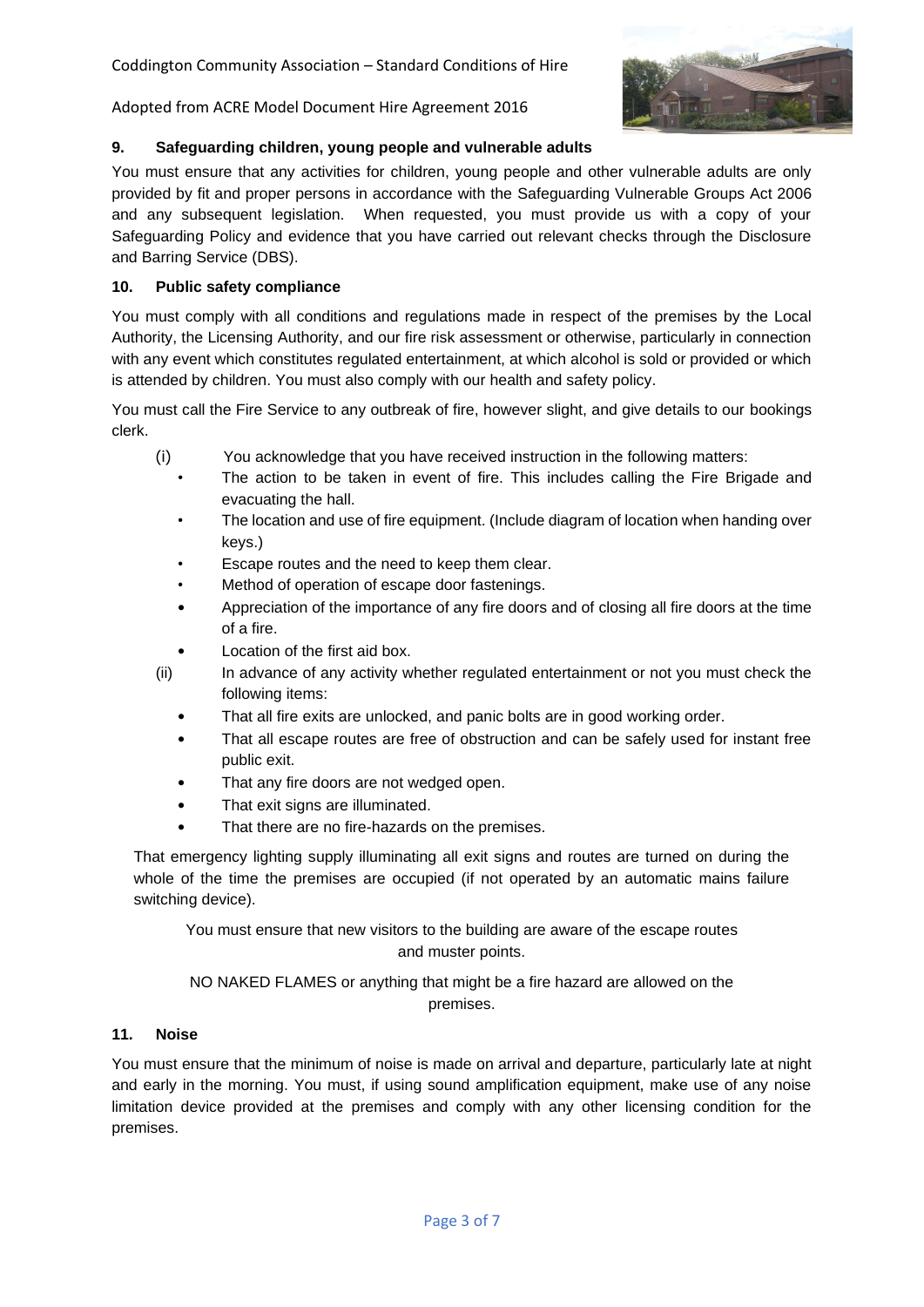

## **12. Drunk and disorderly behaviour and supply of illegal drugs**

You must ensure that in order to avoid disturbing neighbours of the hall and avoid violent or criminal behaviour:

- (i) no one attending the event consumes excessive amounts of alcohol
- (ii) no illegal drugs are brought onto the premises.

Drunk and disorderly behaviour is not permitted either on the premises or in its immediate vicinity. We will ask any person suspected of being drunk, under the influence of drugs or who is behaving in a violent or disorderly way to leave the premises in accordance with the Licensing Act 2003.

## **13. Food, health, and hygiene**

You must, if preparing, serving, or selling food, observe all relevant food health and hygiene legislation and regulations. In particular dairy products, vegetables and meat on the premises must be refrigerated and stored in compliance with the Food Temperature Regulations. The premises are/are not (delete as appropriate) provided with a refrigerator and thermometer.

### **14. Electrical appliance safety**

You must ensure that any electrical appliances brought by you to the premises and used there are safe, in good working order, and used in a safe manner in accordance with the Electricity at Work Regulations 1989. Where a residual circuit breaker is provided you must make use of it in the interests of public safety.

### **15. Stored equipment**

We accept no responsibility for any stored equipment or other property brought on to or left at the premises, and all liability for loss or damage is hereby excluded. All equipment and other property (other than stored equipment) must be removed at the end of each hiring, or we will charge fees each day or part of a day at the hire fee per hiring until the same is removed.

We may, in our discretion, dispose of any items referred to below by sale or otherwise on such terms and conditions as we think fit, and charge you any costs we incur in storing and selling or otherwise disposing of the same, in any of the following circumstances:

- (i) your failure either to pay any charges in respect of stored equipment due and payable or to remove the same within seven days after the agreed storage period has ended
- (ii) your failure to dispose of any property brought on to the premises for the purposes of the hiring.

### **16. Smoking**

You must comply with the prohibition of smoking in public places provisions of the Health Act 2006 and regulations made thereunder. We will ask any person who breaches this provision to leave the premises. You must ensure that anyone wishing to smoke does so outside and disposes of cigarette ends, matches etc. in a tidy and responsible manner, so as not to cause a fire.

### **17. Accidents and dangerous occurrences**

You must report to us as soon as possible any failure of our equipment or equipment brought in by you. You must report all accidents involving injury to the public to us as soon as possible and complete the relevant section in our accident book. You must report certain types of accident or injury on a special form to the Incident Contact Centre. Our Booking Clerk / Chairman will give assistance in completing this form and can provide contact details of the Incident Contact Centre. This is in accordance with the Reporting of Injuries, Diseases and Dangerous Occurrences Regulations 2013 (RIDDOR).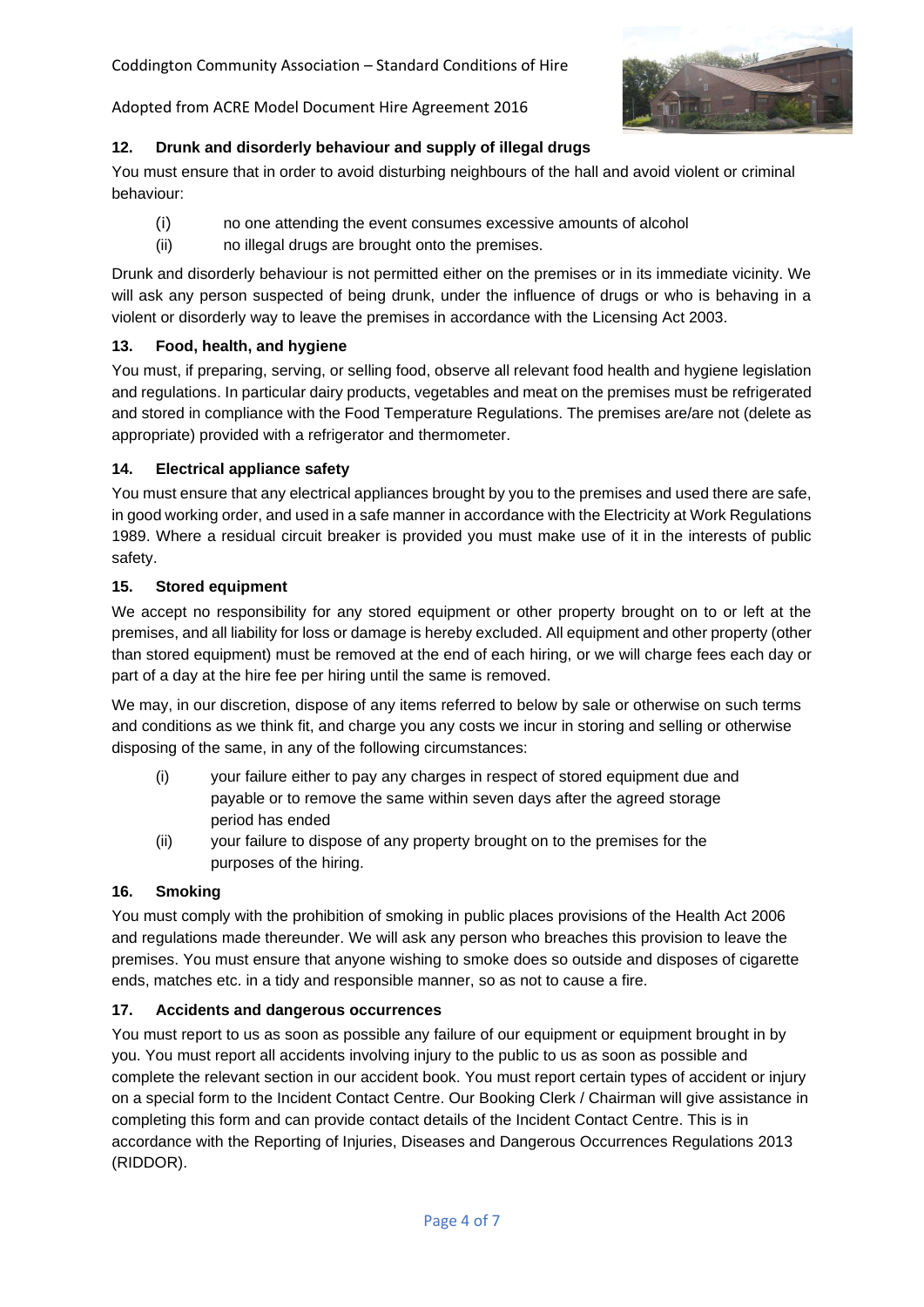Coddington Community Association – Standard Conditions of Hire



Adopted from ACRE Model Document Hire Agreement 2016

#### **18. Explosives and flammable substances**

You must ensure that:

- (i) Highly flammable substances are not brought into or used in any part of the premises.
- (ii) No internal decorations of a combustible nature (e.g., polystyrene, cotton wool) are erected without our consent.

#### **19. Heating**

You must ensure that no unauthorised heating appliances are used on the premises when open to the public without our consent. You must not use portable liquefied propane gas (LPG) heating appliances.

#### **20. Animals**

You must ensure that Guide dogs, Hearing dogs and assistance dog owners are allowed on the premises.

## **No other animals are allowed on the premises without the express permission of the Bookings Secretary**

#### **21. Fly posting**

You must not carry out or permit fly posting or any other form of unauthorised advertisements for any event taking place at the premises and must indemnify and keep indemnified us accordingly against all actions, claims and proceedings arising from any breach of this Condition. If you fail to observe this Condition you may be prosecuted by the local authority.

#### **22. Sale of goods**

You must, if selling goods on the premises, comply with Fair Trading Laws and any code of practice used in connection with such sales. In particular, you must ensure that the total prices of all goods and services are prominently displayed, as must be the organiser's name and address and that any discounts offered are based only on Manufacturers' Recommended Retail Prices.

#### **23. WiFi Services**

When using the WiFi service, you agree at all times to be bound by the following provisions:

- (i) not to use the WiFi service for any for the following purposes:
	- (a) disseminating any unlawful, harassing, libellous, abusive, threatening, harmful, vulgar, obscene or otherwise objectionable material or otherwise breaching any laws.
	- (b) transmitting material that constitutes a criminal offence or encourages conduct that constitutes a criminal offence, results in civil liability or otherwise breaches any applicable laws, regulations or code of practice.
	- (c) interfering with any other persons use or enjoyment of the WiFi service; or
	- (d) making, transmitting or storing electronic copies of material protected by copyright without permission of the owner.
- (ii) to keep any username, password, or any other information which forms part of the WiFi service security procedure confidential and not to disclose it to any third party.

### **24. Termination of the WiFi service**

We have the right to suspend or terminate our wifi service immediately in the event that there is any breach of any of the provisions of these Standard Conditions including without limitation:

- (i) if you use any equipment which is defective or illegal.
- (ii) if you cause any technical or other problems to our WiFi service.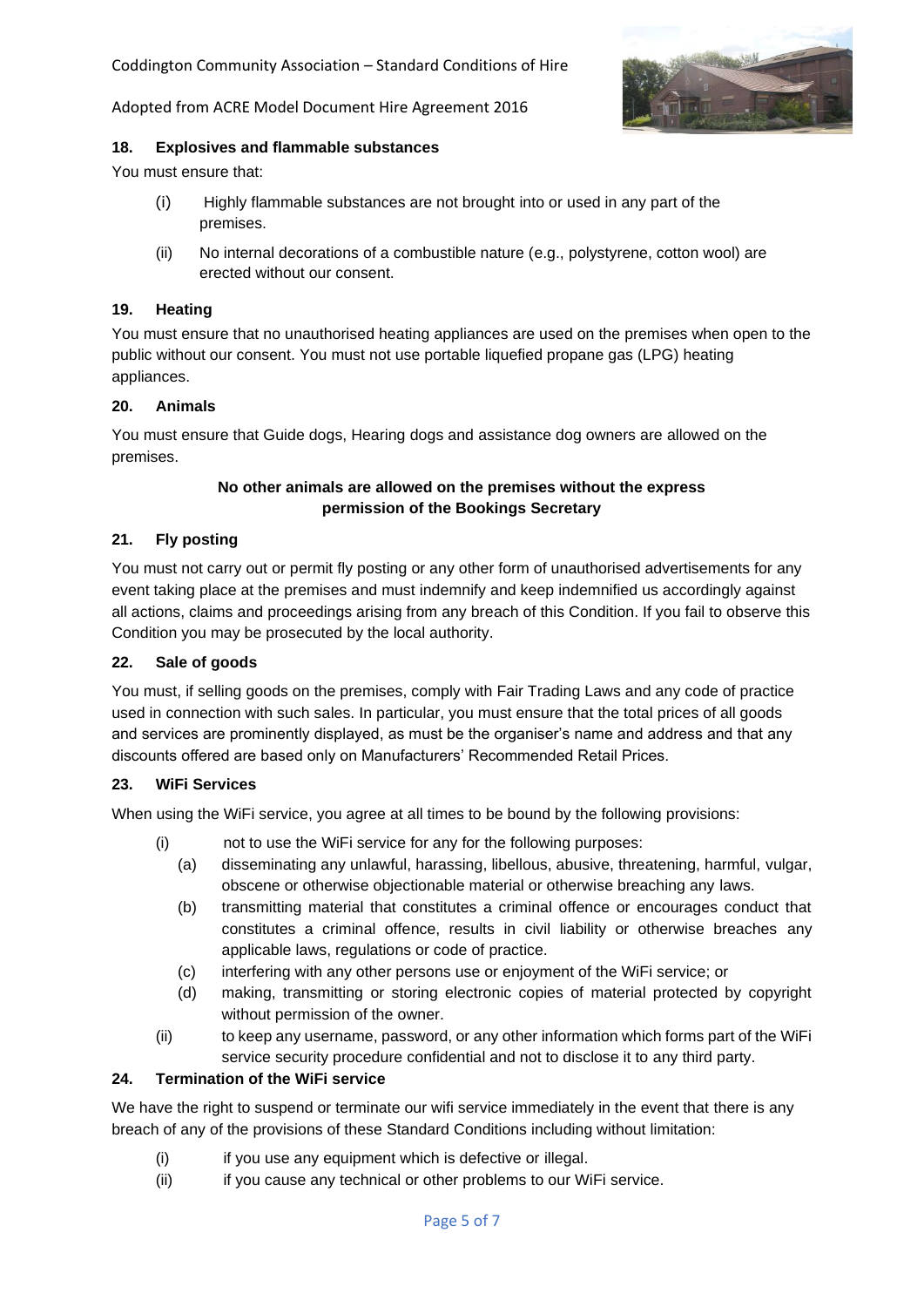

- (ii) if, in our opinion, you are involved in fraudulent or unauthorised use of our WiFi service.
- (iv) if you resell access to our WiFi service; or
- (v) if you use our WiFi service in contravention of the terms of these Standard Conditions.

## **25. Availability of WiFi Services**

- (i) Although we aim to offer the best WiFi service possible, we make no promise that the WiFi service will meet your requirements. We cannot guarantee that our WiFi service will be fault-free or accessible at all times.
- (ii) It is your responsibility to ensure that any WiFi enabled device used by you is compatible with our WiFi service and is switched on. The availability and performance of our WiFi service is subject to all memory, storage and any other limitations in your device. Our WiFi service is only available to your device when it is within the operating range of the main hall.
- (iii) We are not responsible for data, messages, or pages that you may lose or that become misdirected because of the interruptions or performance issues with our WiFi service or wireless communications networks generally. We may impose usage, or service limits, suspend service, or block certain kinds of usage in our sole discretion, to protect other users of our WiFi service. Network speed is no indication of the speed at which your WiFi enabled device or our WiFi service sends or receives data. Actual network speed will vary based on configuration, compression and network congestion.

### **26. Privacy and Data Protection**

- (i) We may collect and store personal data through your use of our WiFi service.
- (ii) We may process all information about you which is provided in relation to our WiFi service in accordance with your legal rights under the Data Protection 1998 and solely for the purposes of offering the WiFi service.
- (iii) By using our WiFi service, you agree to the terms of this clause 26. If you would like more information or object to anything in these conditions, you should speak to the Chairman.

Coddington Community Association will use your contact details for the purpose of this booking and not share them unless you have consented to your details being shared to market your business/respond to enquiries about your group/business/activity. Your booking form will be kept for audit purposes in line with Charity Commission guidelines

When using the WiFi service, the Hirer agrees at all times to be bound by the following provisions:

- (a) not to use the WiFi service for any for the following purposes:
	- (i) disseminating any unlawful, harassing, libellous, abusive, threatening, harmful, vulgar, obscene, or otherwise objectionable material or otherwise breaching any laws.
	- (ii) transmitting material that constitutes a criminal offence or encourages conduct that constitutes a criminal offence, results in civil liability, or otherwise breaches any applicable laws, regulations or code of practice.
	- (iii) interfering with any other persons use or enjoyment of the WiFi service; and